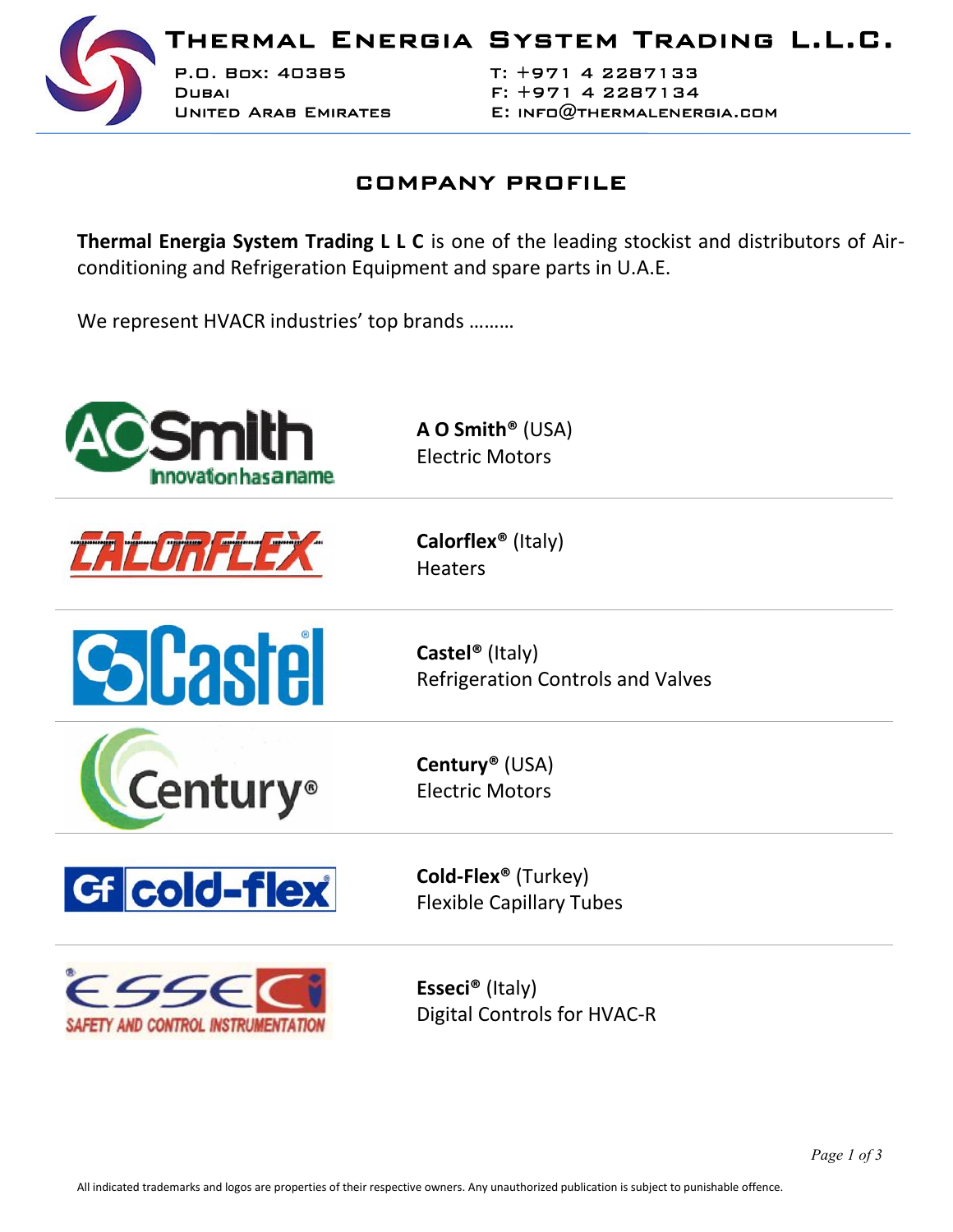



**FMI®** (Italy) Replacement motors and blowers

Senteq<sup>®</sup>

**Genteq®** (USA) Electric Motors



**GVN®** (Turkey) Refrigeration Vessels & Oil Management System Electric Motors<br>
FMI® (Italy)<br>
Replacement motors and blowers<br>
Genteq® (USA)<br>
Electric Motors<br>
GVN® (Turkey)<br>
Refrigeration Vessels & Oil Management !<br>
Kriwan® (Germany)<br>
Electric & Electronic Protectors and Contr<br>
Refrige



**Kriwan®** (Germany) Electric & Electronic Protectors and Controls **GVN®** (Turkey)<br>Refrigeration Vessels & Oil Manage<br>**Kriwan®** (Germany)<br>Electric & Electronic Protectors and



**Refrigera®** (Italy) Valves



**Weksler® Glass** (USA) **Glass**Thermometers and Pressure Gauges